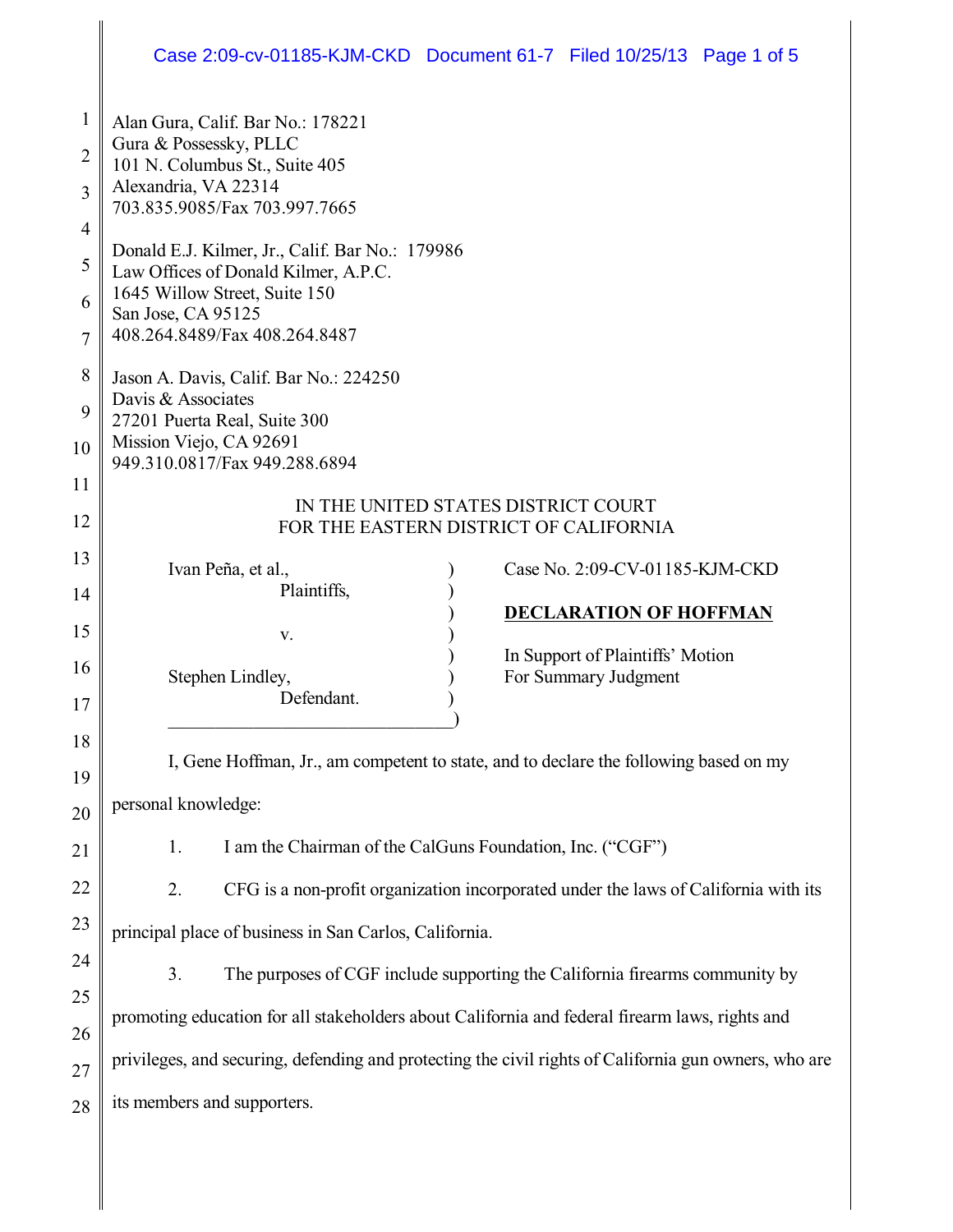## Case 2:09-cv-01185-KJM-CKD Document 61-7 Filed 10/25/13 Page 2 of 5

1 5 7 27 28 4. CGF expends their resources encouraging exercise of the right to bear arms, and advising and educating their members, supporters, and the general public about the legality of particular firearms. The issues raised by, and consequences of, Defendant's policies, are of great interest to CGF constituencies. 5. Defendant's policies regularly cause the expenditure of resources by CGF as people turn to our organization for advice and information. 6. Defendant's policies bar the board members and supporters of CGF from obtaining numerous, if not most, handguns. 7. Exhibit F is a true and correct copy of documents provided to me by the State of California in response to a request for official records pursuant to the California Public Records Act, Cal. Government Code §6250, et seq. 8. Exhibit G is a true and correct copy of a portion of a portion of the current California Roster of Handgun Certified for Sale, available at http://certguns.doj.ca.gov/ 9. Exhibit E is a true and correct copy of a portion of a list maintained by the California Department of Justice of handguns that have been removed from the California Roster of Handguns Certified for Sale, available at http://caag.state.ca.us/firearms/forms/pdf/ removed.pdf 10. Exhibit A is a true and correct copy of the request I made of the California Department of Justice pursuant to the California Public Records Act, Cal. Government Code §6250, et seq., and the response received thereto. 11. Members and supporters of the Calguns Foundation, Inc., would acquire new semiautomatic handguns of the kind in common use throughout the United States, for traditional lawful purposes including self-defense, but cannot do so owing to California's rostering scheme.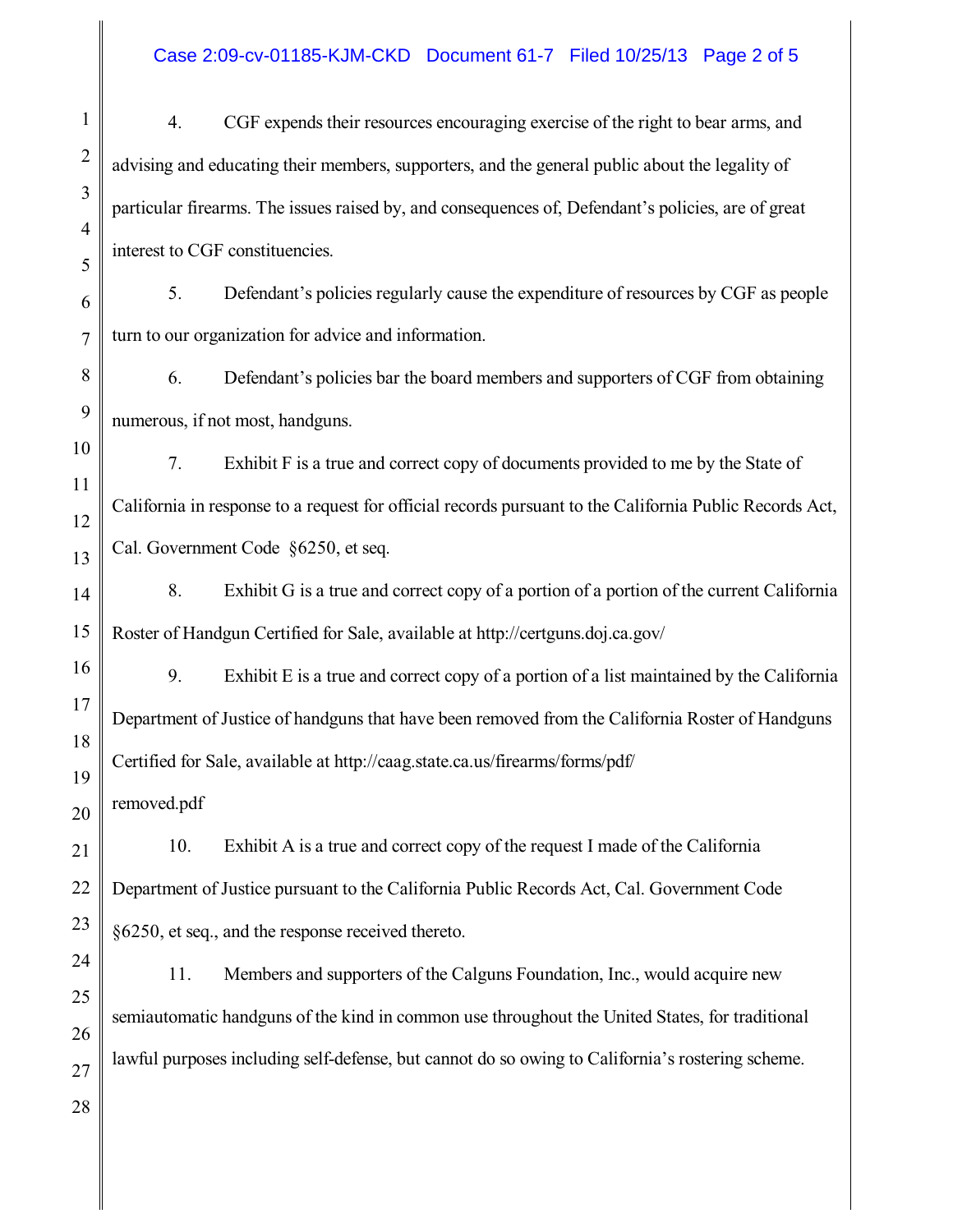## Case 2:09-cv-01185-KJM-CKD Document 61-7 Filed 10/25/13 Page 3 of 5

12. California's handgun rostering scheme substantially limits commerce in (and therefore CGF members and supporters' access to) unrostered handguns, since no dealer can stock these firearms. This results in a significant loss of choice and price competition for members and supporters of the Calguns Foundation, Inc.

13. Members and supporters of the Calguns Foundation, Inc., who seek to conduct private party sales of off-roster firearms would suffer increased costs in transporting and transferring their firearms from out-of-state dealers even if these transfers were lawful. They would not suffer these costs if the firearms were available for sale in California.

14. Defendants' policies make firearms less accessible to the public, reduce the opportunity for selection and purchase, lessen price competition, and impose additional expenses on the purchase of firearms.

15. As a firearms enthusiast myself and avid collector of firearms, I am familiar with firearms and the nomenclature of the firearms industry. I have personally reviewed the ATF's Annual Firearms Manufacturing and Export Report for the Year 2011, available at: http://www.atf.gov/files/statistics/download/afmer/2011-final-firearms-manufacturing-export-report. pdf. The report was last accessed on October 24, 2013. This report prepared by the ATF lists all firearms (handguns, rifles and shotguns) that were manufactured and/or exported from the United States in 2011. The report breaks down handguns into "pistols" and "revolvers," with a further breakdown under each category showing different caliber ranges.

16. In modern times, virtually all handguns that are not revolvers are semi-automatics. It is all but unheard of to see a modern handgun that is neither a revolver nor semi-automatic. It is common knowledge that most semi-automatic handguns utilize detachable magazines. In common usage, anything smaller than a .22 would be a rimfire cartride, while any cartridge larger than a .22, would be center-fired.

1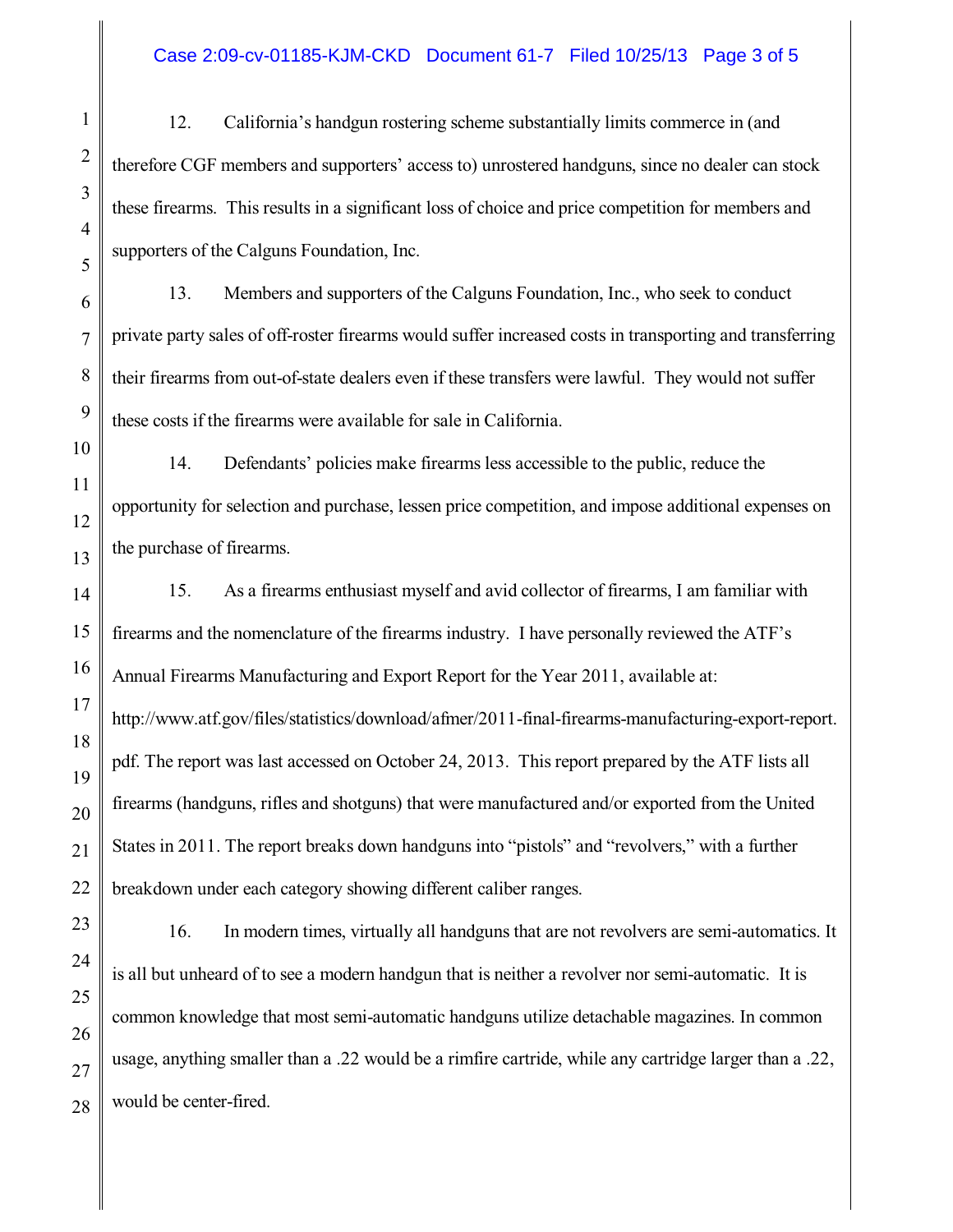## I declare under penalty of perjury that the foregoing is true and correct. Executed this the  $25<sup>th</sup>$  day of October, 2013, in California.  $\mathcal{L}_\text{max}$  , where  $\mathcal{L}_\text{max}$  , we have the set of the set of the set of the set of the set of the set of the set of the set of the set of the set of the set of the set of the set of the set of the set of the set of Gene Hoffman, Jr.Chairman Calguns Foundation, Inc. Case 2:09-cv-01185-KJM-CKD Document 61-7 Filed 10/25/13 Page 4 of 5